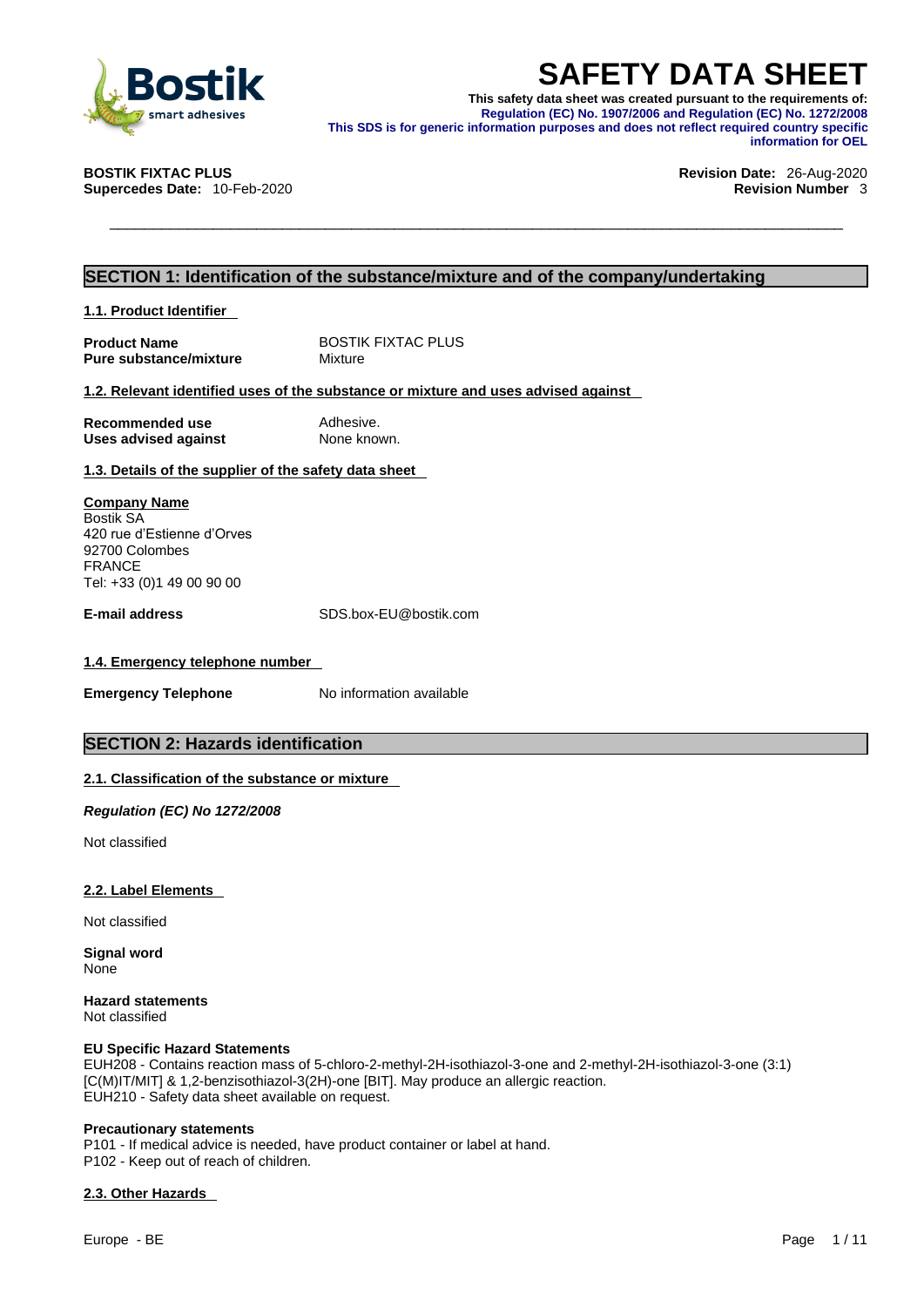**Supercedes Date:** 10-Feb-2020 **Revision Number** 3

No information available

### **PBT & vPvB**

This mixture contains no substance considered to be persistent, bioaccumulating or toxic (PBT) This mixture contains no substance considered to be very persistent nor very bioaccumulating (vPvB)

### **SECTION 3: Composition/information on ingredients**

### **3.1 Substances**

Not applicable

### **3.2. Mixtures**

| <b>Chemical name</b>                                                                                                                | <b>EC No</b> | <b>CAS No</b> | Weight-%      | <b>Classification</b><br>according to<br><b>Regulation (EC)</b><br>No. 1272/2008<br>[CLP]                                                                                                                                                                                      | <b>Specific</b><br>concentration limit<br>(SCL)                                                                                                                                | <b>REACH</b><br><b>Registration</b><br><b>Number</b> |
|-------------------------------------------------------------------------------------------------------------------------------------|--------------|---------------|---------------|--------------------------------------------------------------------------------------------------------------------------------------------------------------------------------------------------------------------------------------------------------------------------------|--------------------------------------------------------------------------------------------------------------------------------------------------------------------------------|------------------------------------------------------|
| 1,2-benzisothiazol-3(2H)<br>-one [BIT]                                                                                              | 220-120-9    | 2634-33-5     | $0.01 - 0.05$ | Acute Tox. 4<br>(H302)<br>Skin Irrit. 2<br>(H315)<br>Eye Dam. 1<br>(H318)<br>Skin Sens. 1<br>(H317)<br>Aquatic Acute 1<br>(H400)<br>Acute Tox. 2<br>(H330)<br>Aquatic Chronic<br>2 (H411)<br>(M Factor Acute<br>$=1)$                                                          | Skin Sens. 1::<br>$C = 0.05%$                                                                                                                                                  | 01-2120761540-<br>60-XXXX                            |
| reaction mass of<br>5-chloro-2-methyl-2H-iso<br>thiazol-3-one and<br>2-methyl-2H-isothiazol-3<br>-one $(3:1)$ $[C(M)$ $T/M$ $T$ $]$ | 611-341-5    | 55965-84-9    | < 0.0015      | Acute Tox. 3<br>(H301)<br>Acute Tox. 2<br>(H310)<br>Acute Tox. 2<br>(H330)<br>Skin Corr. 1C<br>(H314)<br>Eye Dam. 1<br>(H318)<br>Skin Sens. 1A<br>(H317)<br>Aquatic Acute 1<br>(H400)<br>Aquatic Chronic<br>1 (H410)<br>M Factor Acute =<br>100<br>M Factor Chronic<br>$= 100$ | Eye Dam. $1::$<br>C>=0.6% Irrit. 2 ::<br>$0.06\% < = C < 0.6\%$<br>Skin Corr. 1B:<br>$C = 0.6%$<br>Skin Irrit. 2:<br>$0.06\% < = C < 0.6\%$<br>Skin Sens. 1::<br>$C = 0.0015%$ | 01-2120764691-<br>48-XXXX                            |

**Full text of H- and EUH-phrases: see section 16**

This product does not contain candidate substances of very high concern at a concentration >=0.1% (Regulation (EC) No.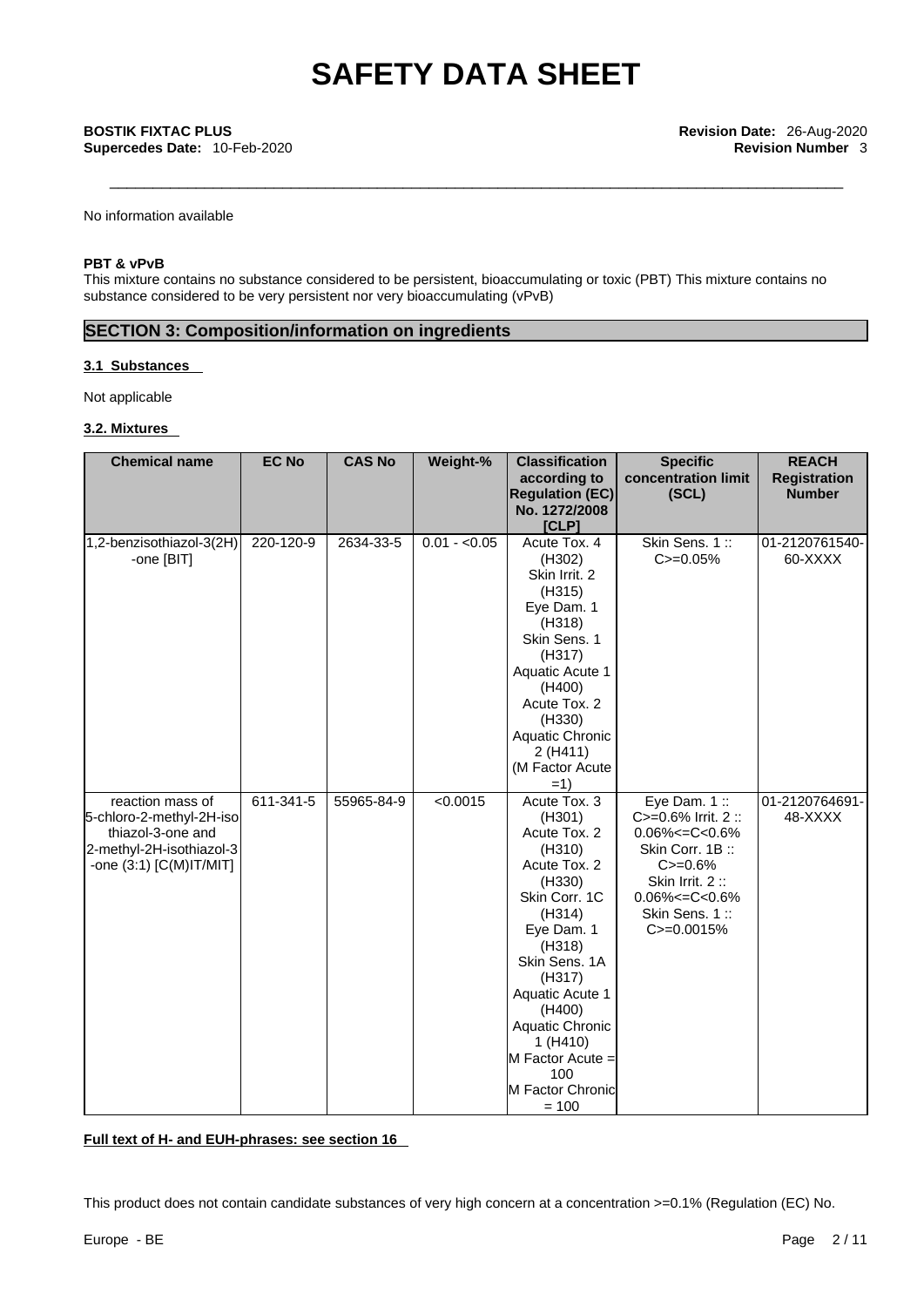1907/2006 (REACH), Article 59)

| <b>SECTION 4: First aid measures</b>                       |                                                                                                                                                     |
|------------------------------------------------------------|-----------------------------------------------------------------------------------------------------------------------------------------------------|
| 4.1. Description of first aid measures                     |                                                                                                                                                     |
| <b>General advice</b>                                      | If medical advice is needed, have product container or label at hand. Show this safety<br>data sheet to the doctor in attendance.                   |
| <b>Inhalation</b>                                          | Remove to fresh air. IF exposed or concerned: Get medical advice/attention.                                                                         |
| Eye contact                                                | Rinse thoroughly with plenty of water for at least 15 minutes, lifting lower and upper<br>eyelids. Consult a doctor.                                |
| <b>Skin contact</b>                                        | Wash skin with soap and water. In the case of skin irritation or allergic reactions see a<br>doctor.                                                |
| Ingestion                                                  | Clean mouth with water. Do NOT induce vomiting. Drink 1 or 2 glasses of water. Never<br>give anything by mouth to an unconscious person.            |
|                                                            | 4.2. Most important symptoms and effects, both acute and delayed                                                                                    |
| <b>Symptoms</b>                                            | No information available.                                                                                                                           |
|                                                            | 4.3. Indication of any immediate medical attention and special treatment needed                                                                     |
| <b>Note to doctors</b>                                     | Treat symptomatically.                                                                                                                              |
| <b>SECTION 5: Firefighting measures</b>                    |                                                                                                                                                     |
|                                                            |                                                                                                                                                     |
| 5.1. Extinguishing media<br>Suitable extinguishing media   | Use extinguishing measures that are appropriate to local circumstances and the<br>surrounding environment.                                          |
| Unsuitable extinguishing media                             | Full water jet. Do not scatter spilled material with high pressure water streams.                                                                   |
| 5.2. Special hazards arising from the substance or mixture |                                                                                                                                                     |
| chemical                                                   | Specific hazards arising from the Thermal decomposition can lead to release of toxic and corrosive gases/vapours.                                   |
| <b>Hazardous combustion products</b>                       | Carbon dioxide (CO2).                                                                                                                               |
| 5.3. Advice for firefighters                               |                                                                                                                                                     |
| Special protective equipment for<br>fire-fighters          | Firefighters should wear self-contained breathing apparatus and full firefighting turnout<br>gear. Use personal protection equipment.               |
| <b>SECTION 6: Accidental release measures</b>              |                                                                                                                                                     |
|                                                            |                                                                                                                                                     |
| <b>Personal precautions</b>                                | 6.1. Personal precautions, protective equipment and emergency procedures<br>Ensure adequate ventilation. Avoid contact with skin, eyes or clothing. |

**For emergency responders** Use personal protection recommended in Section 8.

**6.2. Environmental precautions**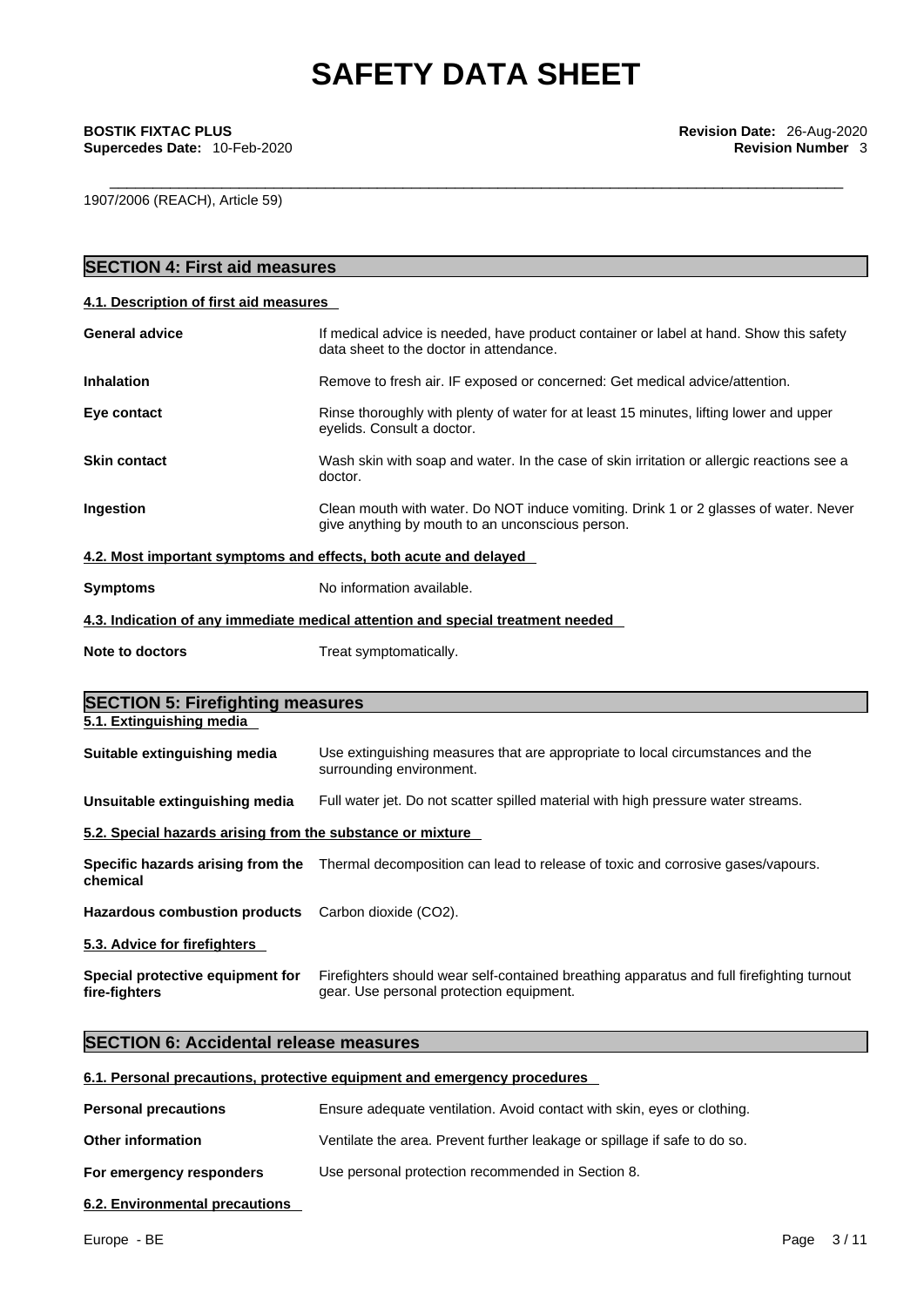| <b>Environmental precautions</b>                          | Do not flush into surface water or sanitary sewer system. Do not allow to enter into<br>soil/subsoil. See Section 12 for additional Ecological Information. |
|-----------------------------------------------------------|-------------------------------------------------------------------------------------------------------------------------------------------------------------|
| 6.3. Methods and material for containment and cleaning up |                                                                                                                                                             |
| <b>Methods for containment</b>                            | Use a non-combustible material like vermiculite, sand or earth to soak up the product<br>and place into a container for later disposal.                     |
| Methods for cleaning up                                   | Take up mechanically, placing in appropriate containers for disposal.                                                                                       |
| 6.4. Reference to other sections                          |                                                                                                                                                             |
| Reference to other sections                               | See section 8 for more information. See section 13 for more information.                                                                                    |

### **SECTION 7: Handling and storage**

| 7.1. Precautions for safe handling |  |  |
|------------------------------------|--|--|
|                                    |  |  |

| Advice on safe handling                                           | Ensure adequate ventilation. Use personal protective equipment as required. Avoid<br>contact with skin, eyes or clothing.                                                                                                     |
|-------------------------------------------------------------------|-------------------------------------------------------------------------------------------------------------------------------------------------------------------------------------------------------------------------------|
| <b>General hygiene considerations</b>                             | Handle in accordance with good industrial hygiene and safety practice. Do not eat, drink<br>or smoke when using this product. Wash thoroughly after handling. Take off all<br>contaminated clothing and wash it before reuse. |
| 7.2. Conditions for safe storage, including any incompatibilities |                                                                                                                                                                                                                               |
| <b>Storage Conditions</b>                                         | Keep from freezing.                                                                                                                                                                                                           |
| 7.3. Specific end use(s)                                          |                                                                                                                                                                                                                               |
| <b>Specific Use(s)</b><br>Adhesive.                               |                                                                                                                                                                                                                               |
|                                                                   | Risk Management Methods (RMM) The information required is contained in this Safety Data Sheet.                                                                                                                                |
| <b>Other information</b>                                          | Observe technical data sheet.                                                                                                                                                                                                 |

### **SECTION 8: Exposure controls/personal protection**

### **8.1. Control parameters**

**Exposure Limits**

**Only European Community Occupational Exposure Limits will be shown in this document. Please refer to regional SDS for further information.** 

**Derived No Effect Level (DNEL)** No information available

| Derived No Effect Level (DNEL)                 |                |                                   |               |  |
|------------------------------------------------|----------------|-----------------------------------|---------------|--|
| 1,2-benzisothiazol-3(2H)-one [BIT] (2634-33-5) |                |                                   |               |  |
| <b>Type</b>                                    | Exposure route | Derived No Effect Level<br>(DNEL) | Safety factor |  |
| worker<br>Long term<br>Systemic health effects | IInhalation    | $6.81 \text{ mg/m}^3$             |               |  |
| worker                                         | Dermal         | $0.966$ mg/kg bw/d                |               |  |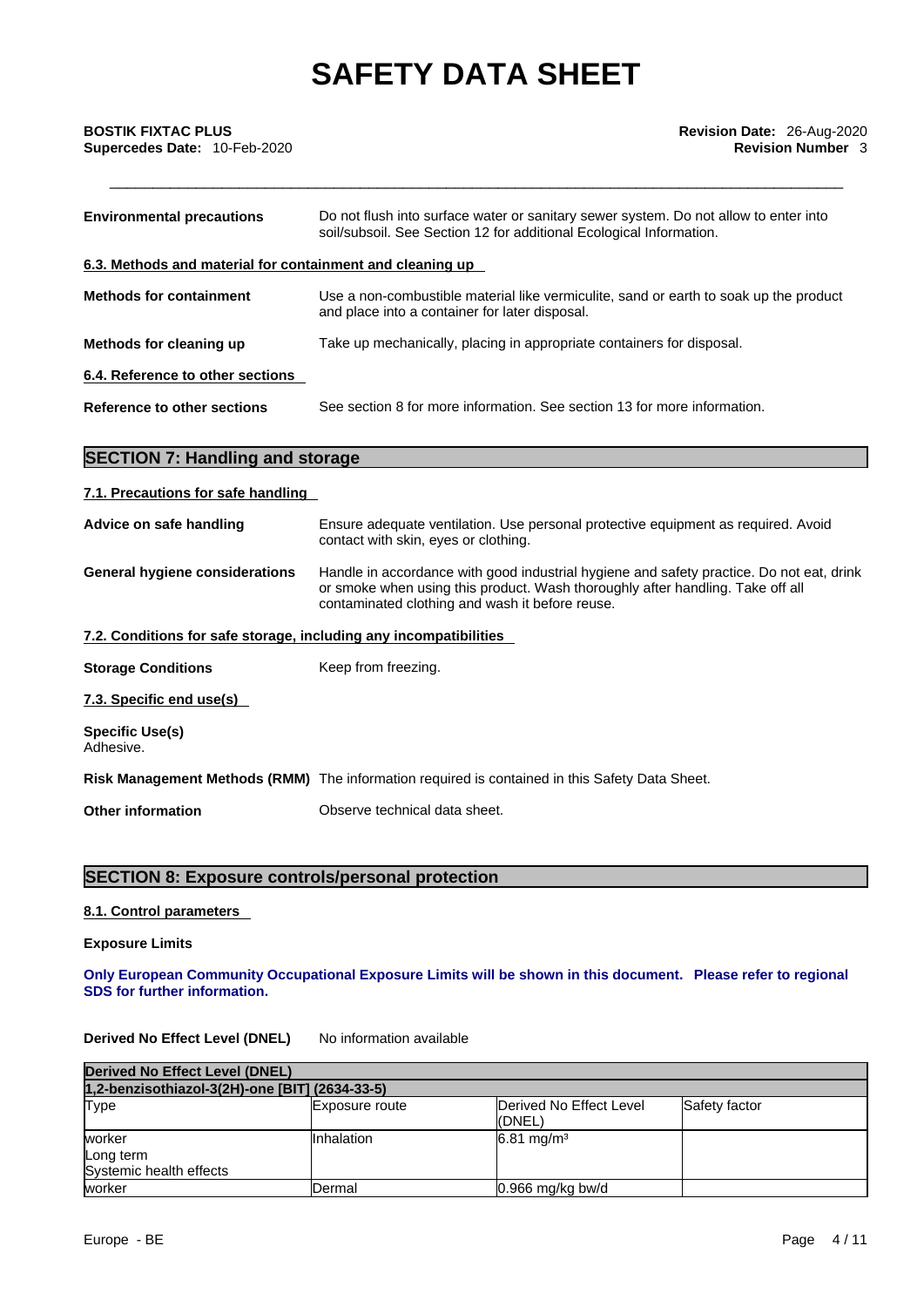## \_\_\_\_\_\_\_\_\_\_\_\_\_\_\_\_\_\_\_\_\_\_\_\_\_\_\_\_\_\_\_\_\_\_\_\_\_\_\_\_\_\_\_\_\_\_\_\_\_\_\_\_\_\_\_\_\_\_\_\_\_\_\_\_\_\_\_\_\_\_\_\_\_\_\_\_\_\_\_\_\_\_\_\_\_ **BOSTIK FIXTAC PLUS Revision Date:** 26-Aug-2020 **Supercedes Date:** 10-Feb-2020 **Revision Number** 3

| _______             |  |  |
|---------------------|--|--|
| <b>Long</b><br>term |  |  |
| m.<br>``<br>        |  |  |

| <b>Derived No Effect Level (DNEL)</b>            |                                                |                                    |               |  |  |
|--------------------------------------------------|------------------------------------------------|------------------------------------|---------------|--|--|
|                                                  | 1,2-benzisothiazol-3(2H)-one [BIT] (2634-33-5) |                                    |               |  |  |
| Type                                             | Exposure route                                 | Derived No Effect Level<br>((DNEL) | Safety factor |  |  |
| Consumer<br>Long term<br>Systemic health effects | Inhalation                                     | $1.2 \text{ mg/m}^3$               |               |  |  |
| Consumer<br>Long term<br>Systemic health effects | Dermal                                         | $0.345$ mg/kg bw/d                 |               |  |  |

### **Predicted No Effect Concentration** No information available. **(PNEC)**

| <b>Predicted No Effect Concentration (PNEC)</b> |                                          |
|-------------------------------------------------|------------------------------------------|
| 1,2-benzisothiazol-3(2H)-one [BIT] (2634-33-5)  |                                          |
| Environmental compartment                       | Predicted No Effect Concentration (PNEC) |
| Freshwater                                      | $4.03 \mu g/l$                           |
| Marine water                                    | $0.403 \mu q/l$                          |
| Sewage treatment plant                          | $1.03$ mg/                               |
| <b>Freshwater sediment</b>                      | 49.9 ug/l                                |
| Marine sediment                                 | 4.99 µg/l                                |
| Soil                                            | 3 mg/kg dry weight                       |

### **8.2. Exposure controls**

**Engineering controls** Ensure adequate ventilation, especially in confined areas.

### **Personal Protective Equipment**

| <b>Eye/face protection</b>    | Wear safety glasses with side shields (or goggles). Avoid contact with eyes.               |
|-------------------------------|--------------------------------------------------------------------------------------------|
| Skin and body protection      | Wear protective gloves and protective clothing. Avoid contact with skin, eyes or clothing. |
| <b>Respiratory protection</b> | During spraying wear suitable respiratory equipment.                                       |

**Environmental exposure controls** No information available.

### **SECTION 9: Physical and chemical properties**

### **9.1. Information on basic physical and chemical properties**

| <b>Physical state</b><br>Appearance<br>Colour<br>Odour<br><b>Odour threshold</b> | Liquid<br>Viscous<br>Pink<br>No information available<br>No information available |                  |  |
|----------------------------------------------------------------------------------|-----------------------------------------------------------------------------------|------------------|--|
| <b>Property</b>                                                                  | Values                                                                            | Remarks • Method |  |
| рH                                                                               | $4.5 - 5.5$                                                                       |                  |  |
| Melting point / freezing point                                                   | No data available                                                                 |                  |  |
| Boiling point / boiling range                                                    | 100 $\degree$ C                                                                   |                  |  |
| <b>Flash point</b>                                                               | > 100 °C                                                                          | CC (closed cup)  |  |
| <b>Evaporation rate</b>                                                          | No data available                                                                 |                  |  |
| Flammability (solid, gas)                                                        | Not applicable for liquids.                                                       |                  |  |
| <b>Flammability Limit in Air</b>                                                 |                                                                                   |                  |  |
| Upper flammability or explosive No data available<br>limits                      |                                                                                   |                  |  |
| Lower flammability or explosive No data available<br>limits                      |                                                                                   |                  |  |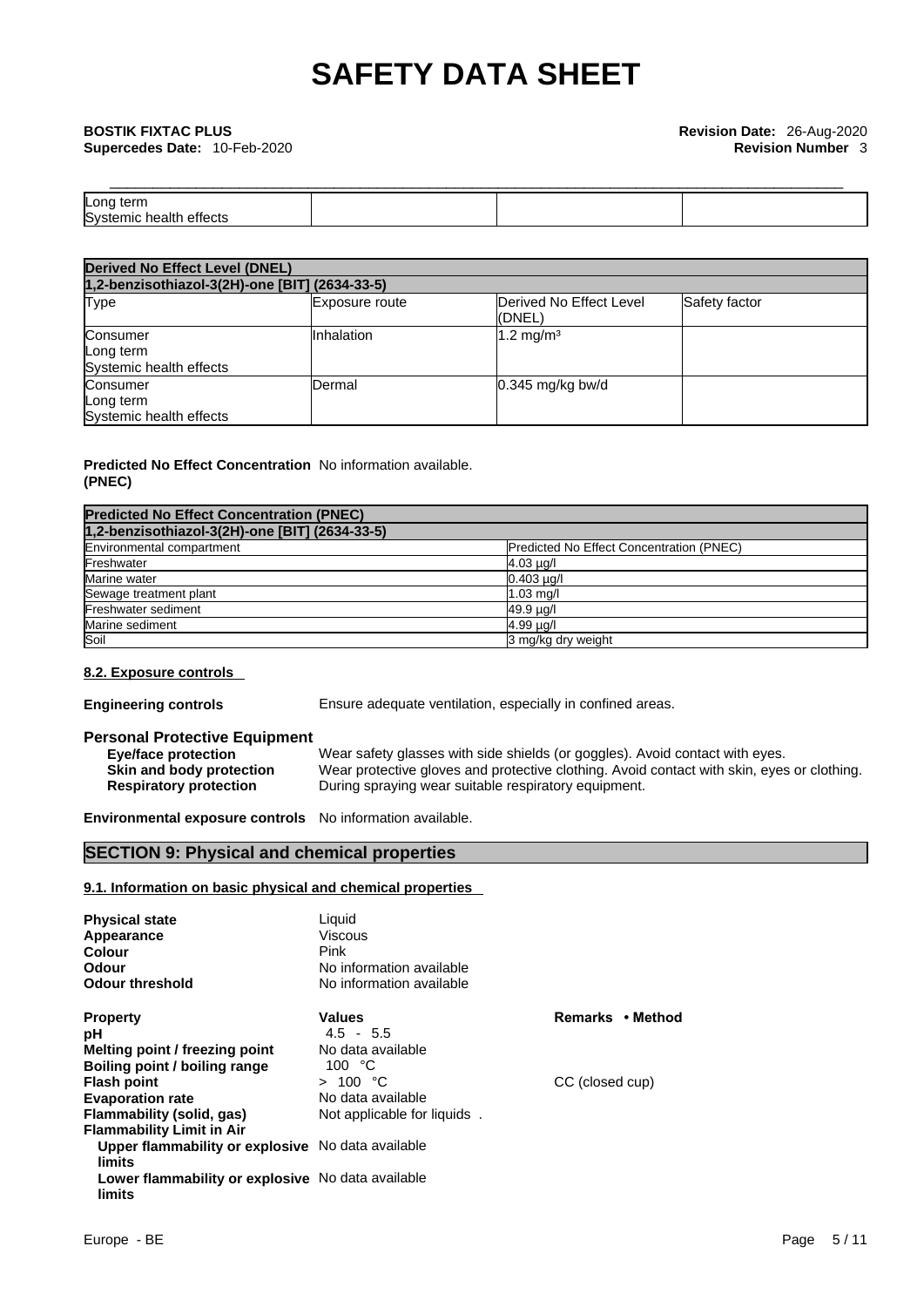\_\_\_\_\_\_\_\_\_\_\_\_\_\_\_\_\_\_\_\_\_\_\_\_\_\_\_\_\_\_\_\_\_\_\_\_\_\_\_\_\_\_\_\_\_\_\_\_\_\_\_\_\_\_\_\_\_\_\_\_\_\_\_\_\_\_\_\_\_\_\_\_\_\_\_\_\_\_\_\_\_\_\_\_\_ **BOSTIK FIXTAC PLUS Revision Date:** 26-Aug-2020 **Supercedes Date:** 10-Feb-2020 **Revision Number** 3

| Vapour pressure                  | No data available        |         |  |
|----------------------------------|--------------------------|---------|--|
| Vapour density                   | No data available        |         |  |
| <b>Relative density</b>          | No data available        |         |  |
| <b>Water solubility</b>          | Soluble in water         |         |  |
| Solubility(ies)                  | No data available        |         |  |
| <b>Partition coefficient</b>     | No data available        |         |  |
| <b>Autoignition temperature</b>  | No data available        |         |  |
| <b>Decomposition temperature</b> |                          |         |  |
| <b>Kinematic viscosity</b>       | No data available        |         |  |
| <b>Dynamic viscosity</b>         | 2300 - 3200 mPas         | @ 23 °C |  |
| <b>Explosive properties</b>      | No data available        |         |  |
| <b>Oxidising properties</b>      | No data available        |         |  |
| 9.2. Other information           |                          |         |  |
| Solid content (%)                | > 68                     |         |  |
| <b>VOC Content (%)</b>           | No information available |         |  |
| <b>Density</b>                   | 1.02 $q/cm^3$            |         |  |

### **SECTION 10: Stability and reactivity**

### **10.1. Reactivity**

| <b>Reactivity</b>                                                       | No information available.                            |  |
|-------------------------------------------------------------------------|------------------------------------------------------|--|
| 10.2. Chemical stability                                                |                                                      |  |
| <b>Stability</b>                                                        | Stable under normal conditions.                      |  |
| <b>Explosion data</b><br>Sensitivity to mechanical<br>impact            | None.                                                |  |
| Sensitivity to static discharge                                         | None.                                                |  |
| 10.3. Possibility of hazardous reactions                                |                                                      |  |
| <b>Possibility of hazardous reactions</b> None under normal processing. |                                                      |  |
| 10.4. Conditions to avoid                                               |                                                      |  |
| <b>Conditions to avoid</b>                                              | Keep from freezing.                                  |  |
| 10.5. Incompatible materials                                            |                                                      |  |
| Incompatible materials                                                  | None known based on information supplied.            |  |
| 10.6. Hazardous decomposition products                                  |                                                      |  |
| <b>Hazardous decomposition</b><br>products                              | Carbon monoxide. Carbon dioxide (CO2). Hydrocarbons. |  |
|                                                                         |                                                      |  |

### **SECTION 11: Toxicological information**

**11.1. Information on toxicological effects**

### **Information on likely routes of exposure**

**Product Information** .

**Inhalation** Based on available data, the classification criteria are not met.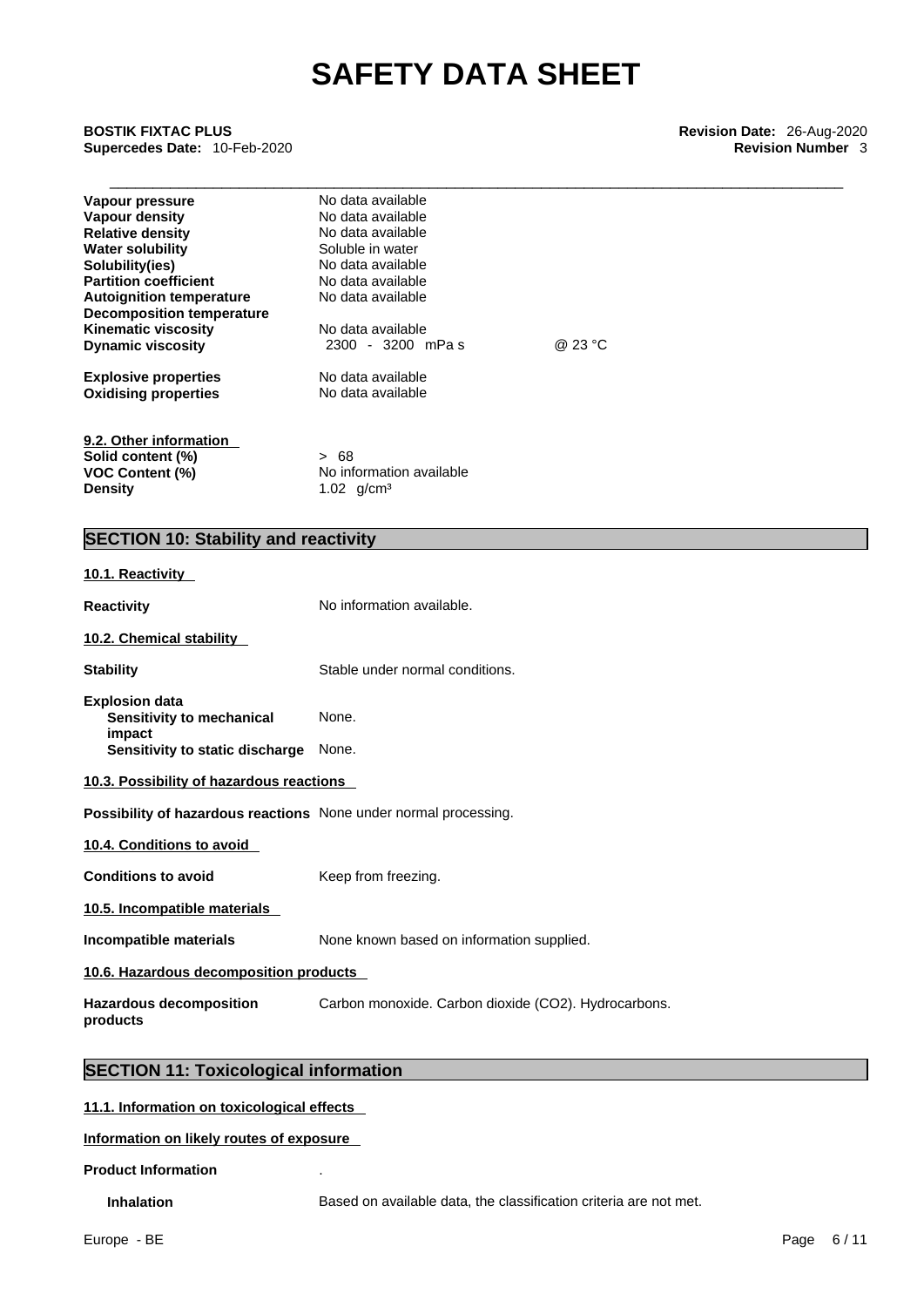| Eye contact                                                                  | Based on available data, the classification criteria are not met. |  |
|------------------------------------------------------------------------------|-------------------------------------------------------------------|--|
| <b>Skin contact</b>                                                          | Based on available data, the classification criteria are not met. |  |
| Ingestion                                                                    | Based on available data, the classification criteria are not met. |  |
| Symptoms related to the physical, chemical and toxicological characteristics |                                                                   |  |
| <b>Symptoms</b>                                                              | No information available.                                         |  |
| <b>Numerical measures of toxicity</b>                                        |                                                                   |  |

### **Acute toxicity**

### **Component Information**

| Chemical name                  | Oral LD50             | Dermal LD50                  | Inhalation LC50 |
|--------------------------------|-----------------------|------------------------------|-----------------|
| 1,2-benzisothiazol-3(2H)-one   | $=670$ mg/kg (Rattus) | $LD50 > 2000$ mg/kg (Rattus) |                 |
| [BIT]                          |                       |                              |                 |
| 2634-33-5                      |                       |                              |                 |
| reaction mass of               | $=53$ mg/kg (Rattus)  | $LD50 = 87.12$ mg/kg         |                 |
| 5-chloro-2-methyl-2H-isothiazo |                       | (Oryctolagus cuniculus)      |                 |
| I-3-one and                    |                       |                              |                 |
| 2-methyl-2H-isothiazol-3-one   |                       |                              |                 |
| $(3:1)$ [C(M)IT/MIT]           |                       |                              |                 |
| 55965-84-9                     |                       |                              |                 |

### **Delayed and immediate effects as well as chronic effects from short and long-term exposure**

| <b>Skin corrosion/irritation</b>         | Based on available data, the classification criteria are not met.                                   |
|------------------------------------------|-----------------------------------------------------------------------------------------------------|
|                                          | Serious eye damage/eye irritation Based on available data, the classification criteria are not met. |
| <b>Respiratory or skin sensitisation</b> | Based on available data, the classification criteria are not met.                                   |
| Germ cell mutagenicity                   | Based on available data, the classification criteria are not met.                                   |
|                                          |                                                                                                     |
| Carcinogenicity                          | Based on available data, the classification criteria are not met.                                   |
| <b>Reproductive toxicity</b>             | Based on available data, the classification criteria are not met.                                   |
| STOT - single exposure                   | Based on available data, the classification criteria are not met.                                   |
| <b>STOT - repeated exposure</b>          | Based on available data, the classification criteria are not met.                                   |
| <b>Aspiration hazard</b>                 | Based on available data, the classification criteria are not met.                                   |

### **SECTION 12: Ecological information**

### **12.1. Toxicity**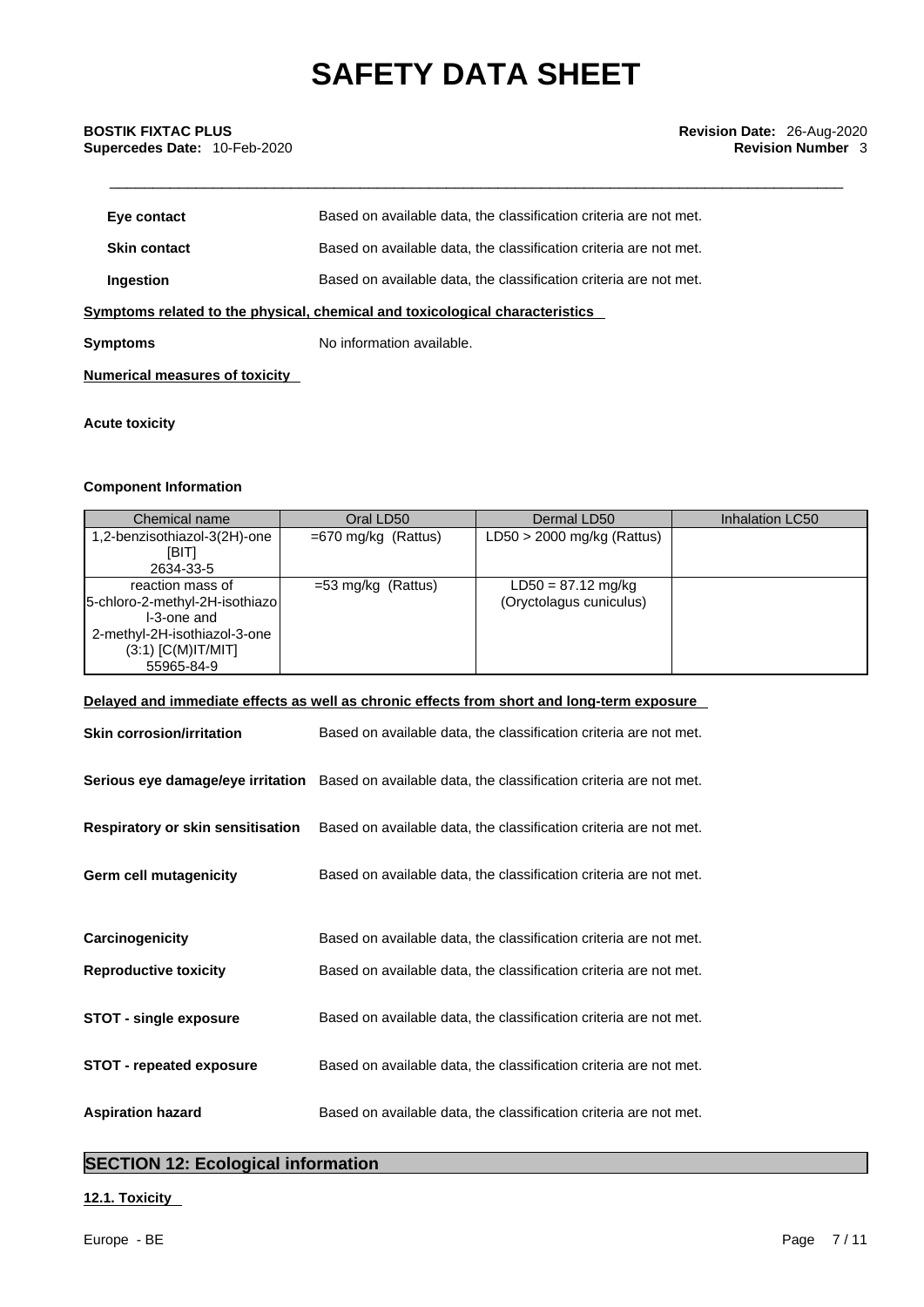## \_\_\_\_\_\_\_\_\_\_\_\_\_\_\_\_\_\_\_\_\_\_\_\_\_\_\_\_\_\_\_\_\_\_\_\_\_\_\_\_\_\_\_\_\_\_\_\_\_\_\_\_\_\_\_\_\_\_\_\_\_\_\_\_\_\_\_\_\_\_\_\_\_\_\_\_\_\_\_\_\_\_\_\_\_ **BOSTIK FIXTAC PLUS Revision Date:** 26-Aug-2020 **Supercedes Date:** 10-Feb-2020 **Revision Number 3**

### **Ecotoxicity** .

| Chemical name           | Algae/aquatic                   | <b>Fish</b>         | Toxicity to    | Crustacea            | M-Factor | M-Factor    |
|-------------------------|---------------------------------|---------------------|----------------|----------------------|----------|-------------|
|                         | plants                          |                     | microorganisms |                      |          | (long-term) |
| 1,2-benzisothiazol-3(2  | EC50 3Hr                        | LC50 (96hr)         |                | EC50(48hr) 2.94      |          |             |
| H)-one [BIT]            | 13mg/l                          | $2.15 \text{ mg/l}$ |                | mg/I (Daphnia        |          |             |
| 2634-33-5               | (activated                      | Cyprinodon          |                | Magna) OECD          |          |             |
|                         | sludge) (OECD                   | variegatus EPA      |                | 202                  |          |             |
|                         | 209)                            | 540/9-85-006        |                |                      |          |             |
| reaction mass of        | EC50 (72h)                      | $EC50 (96h) =$      |                | $ EC50 (48h) = 0.1 $ | 100      | 100         |
| 5-chloro-2-methyl-2H-is | $=0.048$ mg/L                   | $0.22$ mg/L         |                | mg/L (Daphnia        |          |             |
| othiazol-3-one and      | (Pseudokirchner   (Oncorhynchus |                     |                | magna) (OECD         |          |             |
| 2-methyl-2H-isothiazol- | iella                           | mykiss) (OECD       |                | 202)                 |          |             |
| $3$ -one $(3:1)$        | subcapitata)                    | 211)                |                |                      |          |             |
| IC(M)IT/MIT             | (OECD 201)                      |                     |                |                      |          |             |
| 55965-84-9              |                                 |                     |                |                      |          |             |

### **12.2. Persistence and degradability**

**Persistence and degradability** No information available.

### **12.3. Bioaccumulative potential**

**Bioaccumulation** There is no data for this product.

### **Component Information**

| Chemical name                                                                                                                      | <b>Partition coefficient</b> | Bioconcentration factor (BCF) |
|------------------------------------------------------------------------------------------------------------------------------------|------------------------------|-------------------------------|
| 1,2-benzisothiazol-3(2H)-one [BIT]<br>2634-33-5                                                                                    |                              | 6.95                          |
| reaction mass of<br>[5-chloro-2-methyl-2H-isothiazol-3-one and]<br>2-methyl-2H-isothiazol-3-one (3:1)<br>IC(M)IT/MIT<br>55965-84-9 |                              | 3.16                          |

### **12.4. Mobility in soil**

**Mobility in soil** No information available.

### **12.5. Results of PBT and vPvB assessment**

### **PBT and vPvB assessment** .

| Chemical name                                              | PBT and vPvB assessment         |
|------------------------------------------------------------|---------------------------------|
| 1,2-benzisothiazol-3(2H)-one [BIT]                         | The substance is not PBT / vPvB |
| 2634-33-5                                                  |                                 |
| reaction mass of 5-chloro-2-methyl-2H-isothiazol-3-one and | The substance is not PBT / vPvB |
| 2-methyl-2H-isothiazol-3-one (3:1) [C(M)IT/MIT]            |                                 |
| 55965-84-9                                                 |                                 |

### **12.6. Other adverse effects**

**Other adverse effects** No information available.

### **SECTION 13: Disposal considerations**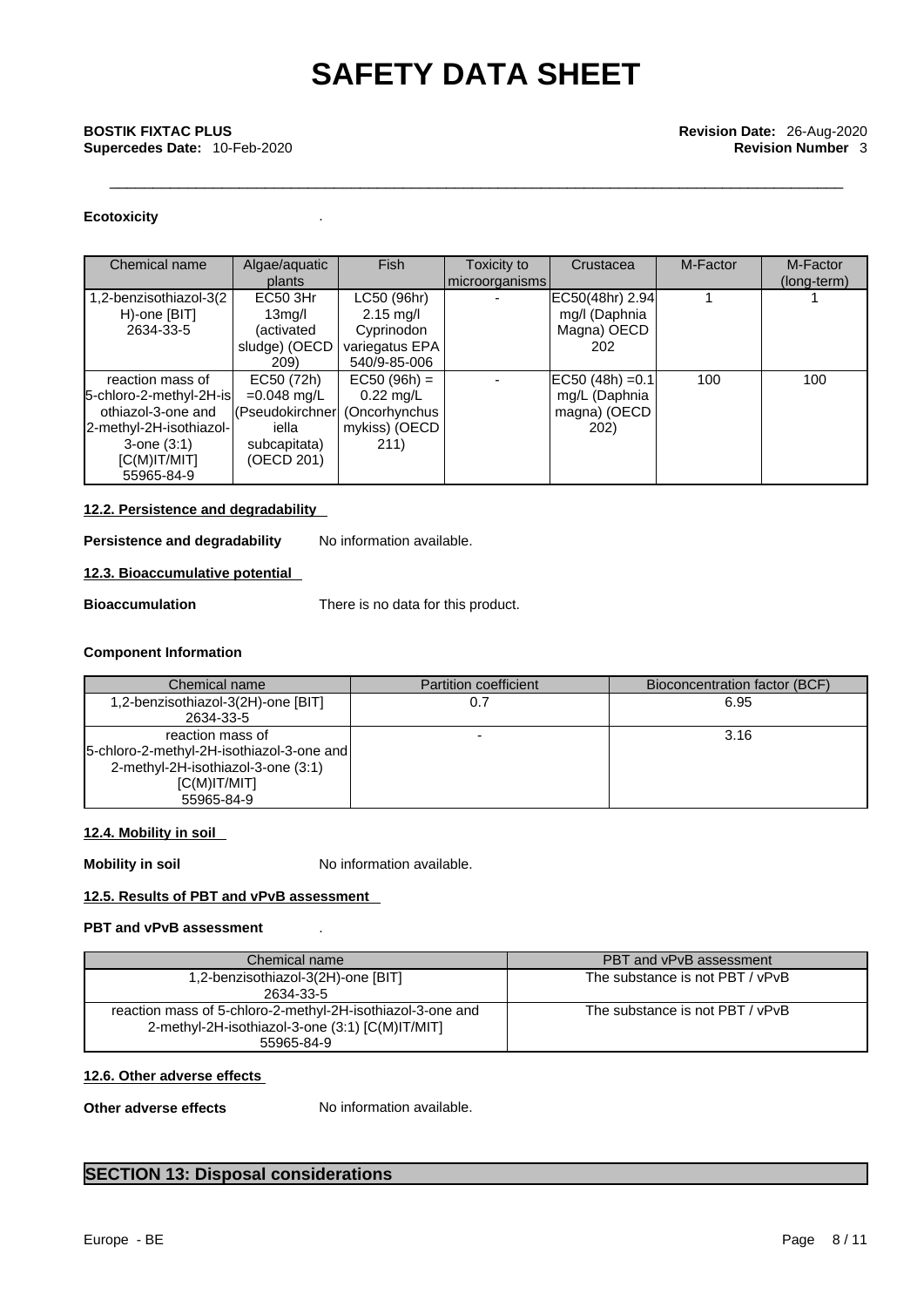| 13.1. Waste treatment methods          |                                                                                                                             |
|----------------------------------------|-----------------------------------------------------------------------------------------------------------------------------|
| Waste from residues/unused<br>products | Dispose of contents/container in accordance with local, regional, national, and<br>international regulations as applicable. |
| <b>Contaminated packaging</b>          | Do not reuse empty containers. Handle contaminated packages in the same way as the<br>product itself.                       |
| Other information                      | Waste codes should be assigned by the user based on the application for which the<br>product was used.                      |

### **SECTION 14: Transport information**

| Note:                                                                                                                                                                                            | Keep from freezing.                                                                                                                                                             |
|--------------------------------------------------------------------------------------------------------------------------------------------------------------------------------------------------|---------------------------------------------------------------------------------------------------------------------------------------------------------------------------------|
| Land transport (ADR/RID)<br>14.1 UN number<br>14.2 Proper Shipping Name<br>14.3 Transport hazard class(es)<br>14.4 Packing group<br>14.5 Environmental hazards<br><b>14.6 Special Provisions</b> | Not regulated<br>Not regulated<br>Not regulated<br>Not regulated<br>Not applicable<br>None                                                                                      |
| <b>IMDG</b><br>14.1 UN number<br>14.2 Proper Shipping Name<br>14.3 Transport hazard class(es)<br>14.4 Packing group<br>14.5 Marine pollutant<br><b>14.6 Special Provisions</b>                   | Not regulated<br>Not regulated<br>Not regulated<br>Not regulated<br>Np.<br>None<br>14.7 Transport in bulk according to Annex II of MARPOL 73/78 and the IBC Code Not applicable |

| Air transport (ICAO-TI / IATA-DGR) |                |  |  |
|------------------------------------|----------------|--|--|
| 14.1 UN number                     | Not regulated  |  |  |
| 14.2 Proper Shipping Name          | Not regulated  |  |  |
| 14.3 Transport hazard class(es)    | Not regulated  |  |  |
| 14.4 Packing group                 | Not regulated  |  |  |
| 14.5 Environmental hazards         | Not applicable |  |  |
| <b>14.6 Special Provisions</b>     | None           |  |  |

### **Section 15: REGULATORY INFORMATION**

### **15.1. Safety, health and environmental regulations/legislation specific for the substance or mixture**

### **European Union**

Take note of Directive 98/24/EC on the protection of the health and safety of workers from the risks related to chemical agents at work

Check whether measures in accordance with Directive 94/33/EC for the protection of young people at work must be taken.

Take note of Directive 92/85/EC on the protection of pregnant and breastfeeding women at work

### **Registration, Evaluation, Authorization, and Restriction of Chemicals (REACh) Regulation (EC 1907/2006)**

### **SVHC: Substances of Very High Concern for Authorisation:**

This product does not contain candidate substances of very high concern at a concentration >=0.1% (Regulation (EC) No. 1907/2006 (REACH), Article 59)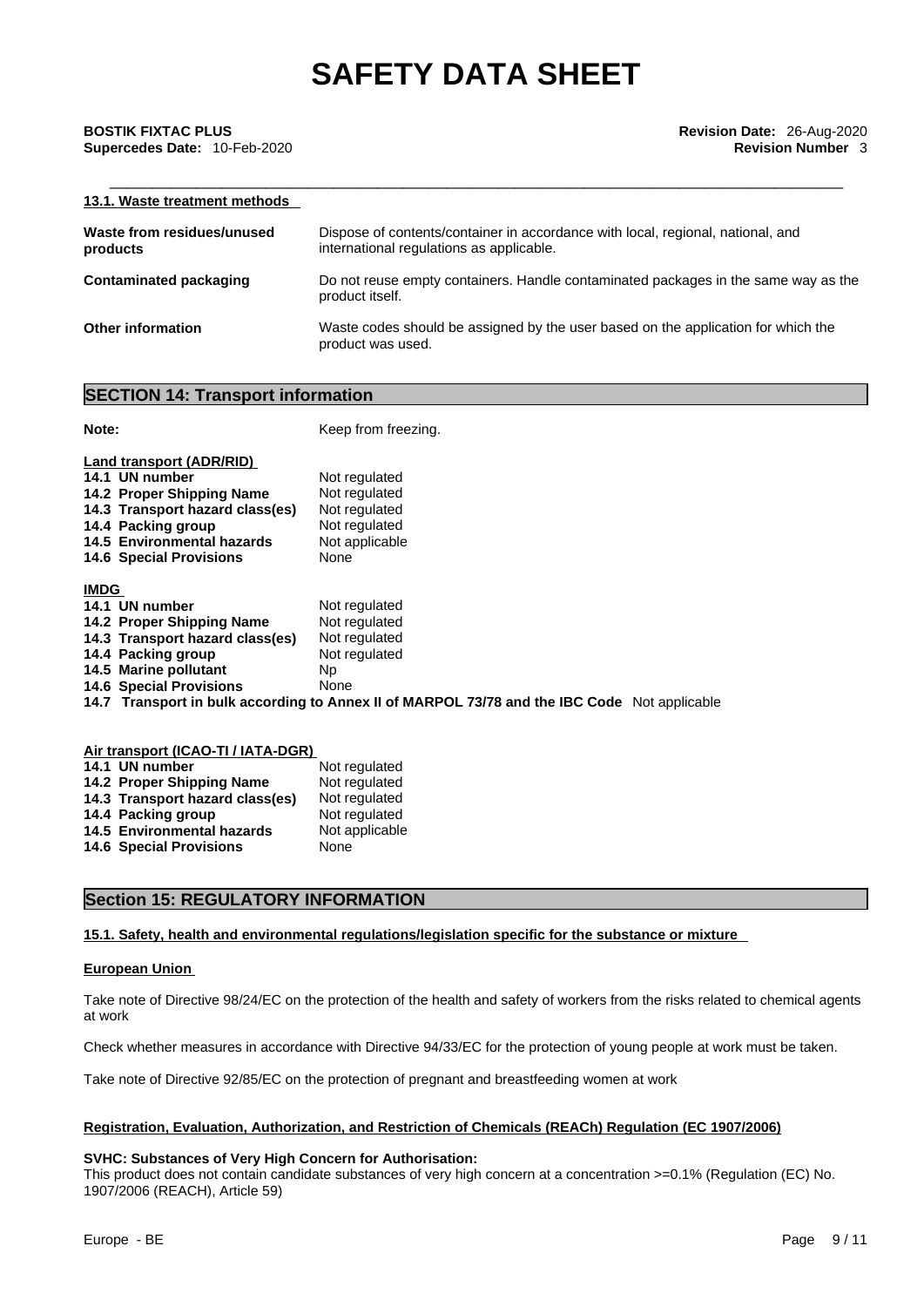### **EU-REACH (1907/2006) - Annex XVII - Substances subject to Restriction**

This product does not contain substances subject to restriction (Regulation (EC) No. 1907/2006 (REACH), Annex XVII).

**Substance subject to authorisation per REACH Annex XIV** This product does not contain substances subject to authorisation (Regulation (EC) No. 1907/2006 (REACH), Annex XIV)

### **Biocidal Products Regulation (EU) No 528/2012 (BPR)**

Contains a biocide : Contains C(M)IT/MIT (3:1). May produce an allergic reaction

**Ozone-depleting substances (ODS) regulation (EC) 1005/2009** Not applicable

#### **Persistent Organic Pollutants** Not applicable

### **National regulations**

**France** 

**Occupational Illnesses (R-463-3, France)**

| Chemical name                      | <b>French RG number</b> |
|------------------------------------|-------------------------|
| 1,2-benzisothiazol-3(2H)-one [BIT] | RG 65                   |
| 2634-33-5                          |                         |

### **Germany**

**Ordinance on Industrial Safety and Health - Germany - BetrSichV** No flammable liquids in accordance with BetrSichV

**Water hazard class (WGK)** slightly hazardous to water (WGK 1)

### **Netherlands**

**List of Carcinogenic, mutagenic and reproductive toxin substances in accordance with Inspectorate SZW (Netherlands)**

Not Listed

### **15.2. Chemical safety assessment**

Chemical Safety Assessments have been carried out by the Reach registrants for substances registered at >10 tpa. No Chemical Safety Assessment has been carried out for this mixture

### **SECTION 16: Other information**

### **Key or legend to abbreviations and acronyms used in the safety data sheet**

### **Full text of H-Statements referred to under section 3**

H301 - Toxic if swallowed

- H302 Harmful if swallowed
- H310 Fatal in contact with skin
- H314 Causes severe skin burns and eye damage
- H315 Causes skin irritation